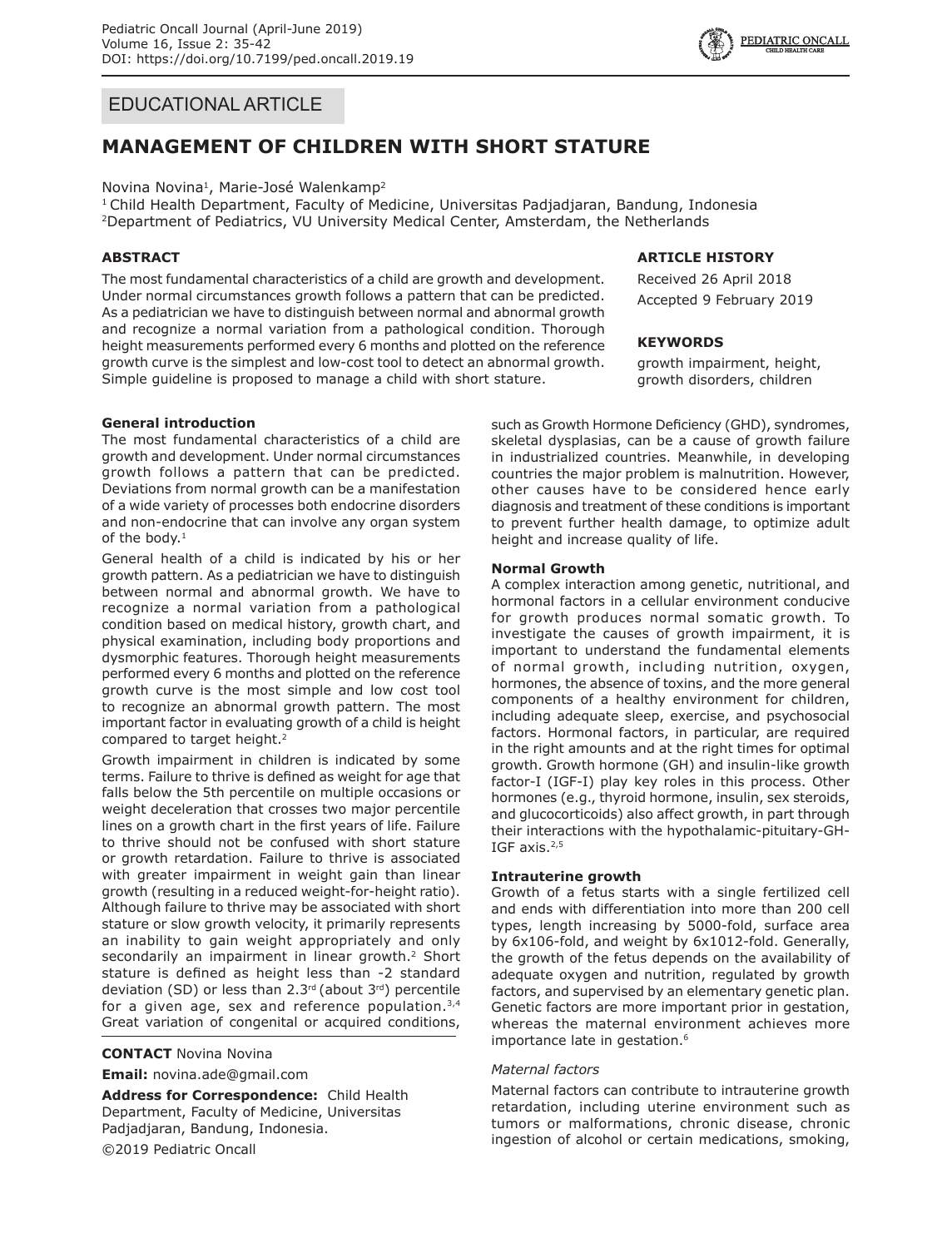infections as toxoplasmosis, rubella, cytomegalovirus, herpes simplex and HIV. In addition, multiple births may cause poor fetal growth.<sup>7</sup> Maternal height is related to birth size.<sup>8</sup>

#### *Placental factors*

The placenta supplies the adequate nutrition and oxygen and regulates hormones including growth factors such as growth hormone variant, human placental lactogen and organ-specific hormones such as corticotropin-releasing hormone (CRH), hepatic and epidermal growth factors. Placental size and birth weight are positively correlated in many species. In early to mid-pregnancy, insults such as inappropriate maternal nutrition, oxygen and thermal stress can significantly disrupt placental development and subsequent fetal growth. $1,6$ 

#### *Fetal factors*

Insulin is released by the fetal pancreas as a response of nutrient reserve and is the one of the most important intrauterine growth factors. Insulin-like growth factors (IGF) are produced by fetus, of which IGF-2 prevails and modifies the growth factor actions with particular binding proteins (IGFBP). Interestingly the intra uterine production of IGF-I is independent of growth hormone, in contrast to the GH dependent IGF-I secretion later in life.<sup>5</sup>

Although GH and thyroid hormone are of main importance for normal growth in childhood, their role in the control of fetal growth is relatively small, illustrated by the normal birth weight and length in most infants with congenital GH deficiency and hypothyroidism.<sup>5</sup>

## **Postnatal growth**

Generally, the peak postnatal growth rate occurs just after birth, and decrease at mid childhood. The stunning acceleration in stature defined as the pubertal growth spurt results in a peak of growth velocity. The final deceleration in growth rate occurs until fusion of the epiphyses of the long bone then growth concludes.<sup>6</sup>

## *Endocrine factors*

Growth hormone (GH) or somatotropin is secreted by the pituitary. The secretion is regulated by different factors. GH production is suppressed by hypothalamic GH release-inhibiting factor (somatostatin) and stimulated by GH-releasing hormone (GHRH). The effect of GH on growth is mostly mediated by IGF-I, however GH also has direct effects such as lipolysis, increased amino acid transport into tissues, and increased protein and glucose synthesis in the liver as well as some direct effects on the epiphyseal growth plate. Secretion of GH is pulsatile; The peaks of GH secretion occur in the night. Higher concentration promptly in neonatal period, decline through childhood, and incline causing increased pulse amplitude (but not frequency) during puberty stimulated by sex steroids.6

During puberty, an orchestra of sex steroid (testosterone, estrogen), GH, thyroid hormone and nutrition as instruments will accelerate growth rate known as the pubertal growth spurt. However, other factors have to be reminiscing about influence final heights. These factors include genetic, socioeconomic, psychological, physical activity, chronic disease.6,10,11

#### **Growth monitoring**

Detection of growth disorders begins with implying regular measurements of weight and length/height. Accurate and precise measurement, recording and plotting to the appropriate curves are the simplest and low cost tools. Training in measurements and plotting as well as attention to details are needed to avoid errors and imprecise plotting.<sup>12</sup> The important point of efficient monitoring is the routine practice of measuring, recording and plotting in every office visit at least every 6 months.<sup>4</sup>

#### **Height measurement**

Every visit to a medical officer, a child should be measured his/her supine length (<2 years of age) or standing height (>2 years of age) as well as his/her weight. Infants must be weighed naked and children in minimal clothing. Height and growth velocity should be determined in relation to the standards for the child's age on a graphic chart with clear indication of the child's position (supine or standing) at measurement. Switching measurement techniques from lying to standing may falsely suggest a growth problem. Length should be measured on a firm horizontal surface with a permanently attached rule using infantometer, a stationary plate perpendicular to the rule for the head, and a movable perpendicular plate for the feet. One person should hold the head stable while another makes sure the knees are straight and the feet are firm against the movable plate. Height should be measured with the child standing back to the wall with head in frankfort horizontal position, heels at the wall, ankles together, and knees and spine straight against a vertical metal rule permanently attached to the wall or to a wide upright board. Height is measured at the top of the head by a sliding perpendicular plate (or square wooden block). A Harpenden stadiometer is a mechanical measuring device capable of such accurate measurement.<sup>6,13</sup> Imprecise measurement can be made as a result of poor technique, variations between instruments and observers, diurnal variation, plotting mistakes also improper installation and non-calibrated tools.<sup>13</sup>

## **Measuring body proportions**

Measurement of body proportions is important in the diagnostic assessment. In infancy the same technique and equipment used to measure length is used to measure sitting height (upper segment) but the legs are lifted vertically and the footboard brought into contact with the buttocks to measure the length of the back. After 2 years, sitting height in an ambulant child is measured by placing a seat of known height with a horizontal top under the height measuring device or using a sitting height stadiometer. Leg length (lower segment) is then calculated by subtracting sitting height (equivalent to back to head length) from standing height. $1$ The upper-to-lower body segment (U/L) ratio (sitting height/leg length) indicates whether the short stature is proportionate or disproportionate. The resulting U/L ratio is compared with normal values for age and sex.<sup>14</sup> After birth the U/L ratio normally declines progressively, achieves a nadir during early puberty. When pubertal growth starts, the U/L ratio increases slightly until epiphyseal fusion. Because puberty is associated with relatively greater truncal than limb growth, an increased U/L ratio for age may be seen in precocious puberty. A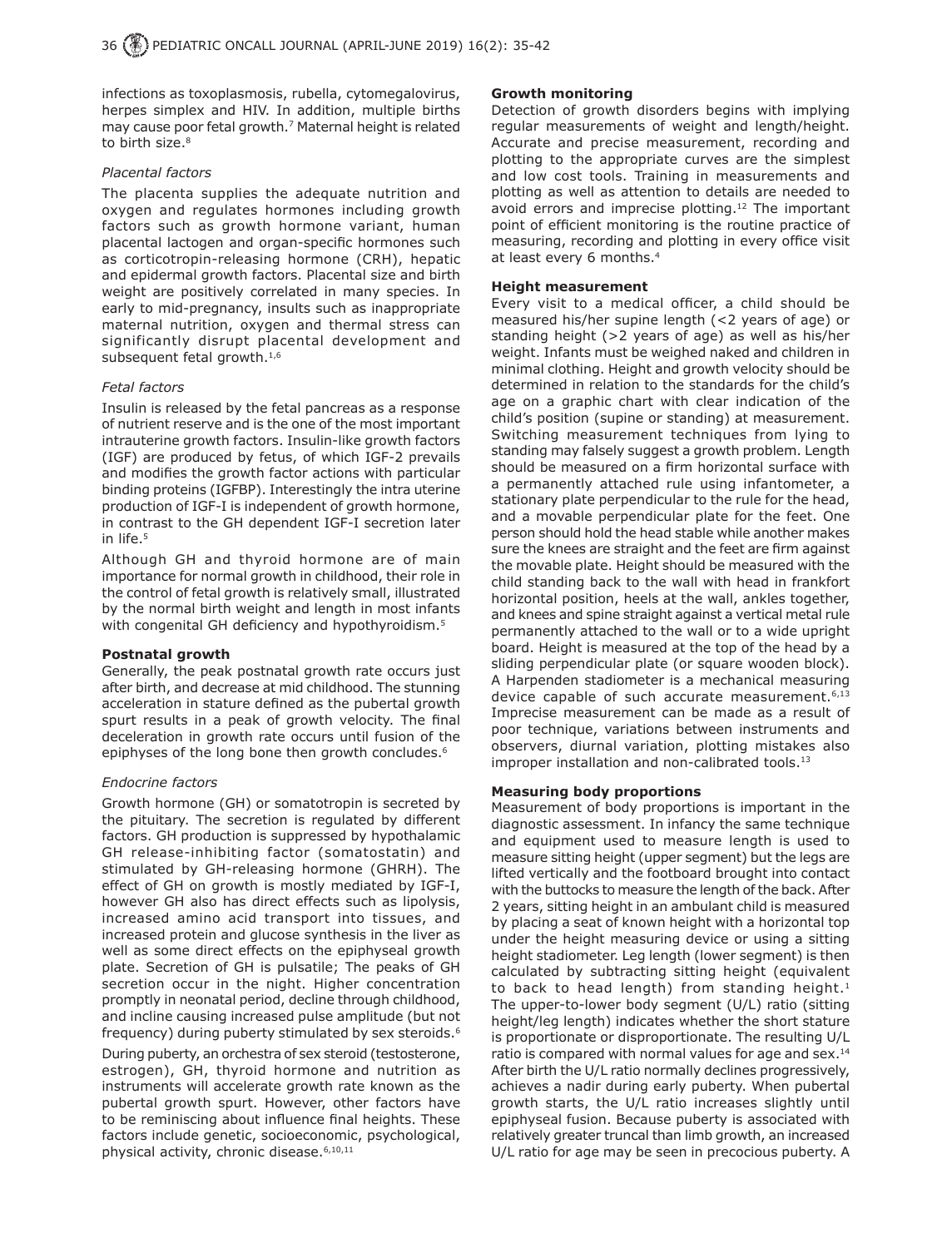decreased ratio for age indicating long legs compared to the trunk may be seen in delayed or incomplete puberty (e.g., Klinefelter or Kallmann syndrome).<sup>2,15</sup> Arm span is obtained by measuring the fingertip-tofingertip distance with the arms held horizontally and is an approximate representative for height (span  $=$ height  $\pm$  3.5 cm). Arm span can be monitored for growth velocity in children who have scoliosis, spina bifida, or leg contractures or after spinal irradiation. An abnormal relationship to height can be seen in some skeletal dysplasias or Marfan syndrome. $1,2$ Head circumference should be measured using a non-stretchable tape, usually as the mean of three measurements to determine the maximum occipito-frontal circumference (OFC). It may also be disproportionately large or small in some growth disorders and can be a hint for further diagnostic. $1,15$ 

#### **Target Height**

A child's genetic potential is essential in the evaluation of his/her present growth pattern, and any deviation from the expected height for the family should raise concern. 70-80 % of height is determined by genetic factors. Many equations have been used to estimate genetic height potential. The following formulas provide an easy way of estimating the mid-parental target height (in cm) in Indonesia.4

Boys:  $[(\text{mother's height } + 13) + \text{father's height}]/$ 2 cm +/- 8.5 cm.

Girls: [(father's height -13) + mother's height] / 2 cm +/- 8.5 cm.

Parents' heights are preferable to be measured rather than estimation or self-reports. The target height obtained by this method is then applied to the 20 year line of the gender-appropriate growth chart.<sup>12</sup> In addition to the calculated target height, the predicted final adult height based on the skeletal age could also be considered in the evaluation of the short child. There are three methods for calculating a child's predicted adult height, the Tanner-Whitehouse method, the Roche-Wainer-Thissen method and the Bayley-Pinneau method. However, predictions of final adult height are not very accurate and are of limited value in children with growth disorders, because the methods are based on a normal population.<sup>16,17</sup>

**Table 1.** Points to note in medical history of a child with short stature<sup>1,19</sup>

| Points                                                                                                                                                                                                                                      | Interpretation                                                                                                                           |
|---------------------------------------------------------------------------------------------------------------------------------------------------------------------------------------------------------------------------------------------|------------------------------------------------------------------------------------------------------------------------------------------|
| Maternal problems during pregnancy<br>Birth weight and length (presence or absence of<br>?intrauterine growth restriction)<br>Preterm birth, difficult birth, or breech delivery<br>Postnatal problems or complications                     | Small for gestational age<br>Syndromes                                                                                                   |
| Family history<br>Parents' and siblings' heights, age of onset and<br>tempo of puberty, age of attaining adult height<br>Medical problems (parents, siblings, grandparents)<br>History of consanguinity or familiar congenital<br>anomalies | Constitutional short stature with pubertal delay<br>Growth hormone deficiencies, metabolic disorders<br>Syndromes, chromosomal disorders |
| Developmental milestones<br>School performance                                                                                                                                                                                              | Syndromes, chromosomal disorders, metabolic<br>disorders                                                                                 |
| Medication<br>Topical and inhaled steroid preparations<br>Methylphenidate or other stimulants<br>Anticonvulsants<br>Antidepressants                                                                                                         | Iatrogenic causes                                                                                                                        |
| Fatigue, general malaise                                                                                                                                                                                                                    | Anemia, celiac disease, kidney disease                                                                                                   |
| Urinary tract infections, urinary problem                                                                                                                                                                                                   | Kidney disease                                                                                                                           |
| Sluggishness, constipation                                                                                                                                                                                                                  | Hypothyroid                                                                                                                              |
| Activity<br>Physical activity, exercise tolerance, stamina                                                                                                                                                                                  | Over exercise                                                                                                                            |
| Psychopathology                                                                                                                                                                                                                             | Emotional deprivation, depression, anorexia                                                                                              |
| Age of Pubertal Development<br>Body odor, Acne<br>Breast development<br>Genital development<br>Axillary and pubic hair development<br>Age of menarche                                                                                       | Early or delay puberty, thelarche, menarche<br>History of cryptorchidism                                                                 |
| Medical events<br>Head injury, surgery, illnesses                                                                                                                                                                                           | Brain insult                                                                                                                             |
| Persistent symptoms<br>Headaches, vision or hearing problems                                                                                                                                                                                | Brain tumor                                                                                                                              |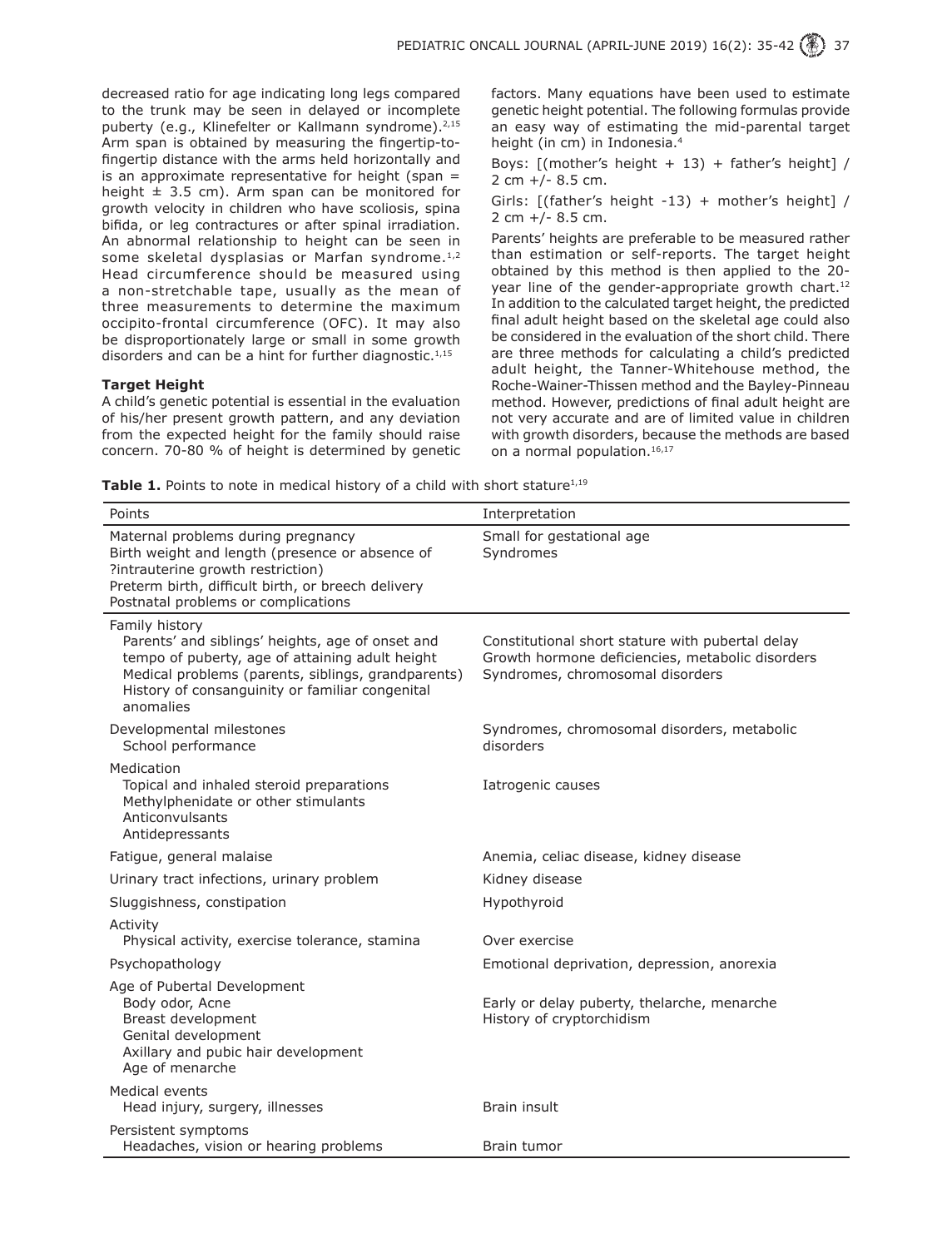#### **Growth velocity**

Repeated measurement of child's height within certain time is the most valuable base to assess growth velocity. Growth happens to be unique with small increase and not continuously linear. Growth velocity also fluctuate with the seasons, in general being fastest in spring and summer, in consequence of increased GH secretion in response to the longer periods of light.<sup>12</sup> Growth velocity differentiates according to life stage. It is fastest in the first year of life (about 25 cm/yr overall; 38cm/yr in the first two months dropping to 12cm/ yr at one year of age), and then decreases during childhood (from 12, 10, 7, 6 and 5 cm/yr at ages  $1, 2, 2-4, 4-5,$  and  $5$  years until puberty, respectively). Growth accelerates again during the pubertal growth spurt, which occurs during Tanner puberty stages II–III in girls (10 cm/yr) and Tanner IV in boys (12 cm/yr). A growth velocity of less than 5 cm/yr after age five years is disconcerting. Imprecision measurements using conventional equipment and errors in plotting on growth curve can impede accurate determination of growth velocity, therefore needs at least 3 and preferably 6 months of monitoring.<sup>2,12,18</sup> Growth velocity (cm/year) =  ${[height (cm) measured at time]}$ 2 – height (cm) measured at time 1] /numbers of months between time 2 and time  $1$ } x 12 (months per year).<sup>12</sup>

#### **Evaluation of a child with short stature**

The large number of clinical conditions associated with short stature or growth retardation can make the task of identifying a specific diagnosis particularly challenging. The evaluation of a child with short stature starts with a good medical history. Important clues can be obtained for a diagnosis as illustrated in table 1. Physical examination focuses on specific causes of short stature as summarized in table 2. If medical history and/or physical examination leads to a cause of short stature specific further diagnostic investigations follows. However, in most children that present with short stature the cause is not clear. In a child with proportionate short stature screening of secondary growth disorders (celiac disease, hypothyroidism, GH deficiency) should be performed (table 3). In disproportionate short stature a primary growth disorder is more likely and can be further investigated by a skeletal survey (table 4). In specific cases an MRI or genetic evaluation is necessary to find a cause of short stature (table 5).1,19,20 We propose an algorithm for the evaluation of a child with short stature, based on medical history, physical examination and screening laboratory investigations (Algorithm 1). The European Society of Pediatric Endocrinology (ESPE) has proposed a classification of growth disorders (table 6).

#### **Indications for GH therapy**

Growth hormone deficiency is still the main reason for growth hormone replacement treatment, but nowadays GH is also being used in non-GH deficient syndromes associated with short stature. Aim of GH therapy is to normalize height in short or long term and to achieve better final height. GH is also used to improve body composition, bone density, cardiovascular risk, respiratory function, behavior, socialization and selfesteem in patients with Prader Willi syndrome.<sup>21,22,23</sup>

#### **Non-endocrine problems of growth**

Nutritional growth retardation (NGR) is most prevalent in populations at risk of poverty. However in affluent communities patients with NGR are often referred to the specialist because of short stature and delayed sexual development. Patients with NGR do not appear wasted, and the usual biochemical parameters of nutritional status, including serum levels of retinolbinding protein, pre-albumin, albumin, transferrin, and triiodothyronine (T3) levels, do not differentiate

**Table 2.** Points to note in physical examination of a child with short stature<sup>1,19</sup>

| Points to note                                                                                                                                                                                                           | Interpretation                                                                                                             |
|--------------------------------------------------------------------------------------------------------------------------------------------------------------------------------------------------------------------------|----------------------------------------------------------------------------------------------------------------------------|
| Abnormal body proportion, abnormal upper/lower<br>segment ratio                                                                                                                                                          | Skeletal dysplasia, rickets, pseudohypoparathyroidism,<br>osteogenesis imperfecta, mucopolysaccharidosis,<br>mucolipidosis |
| Head circumference                                                                                                                                                                                                       | Syndromes, congenital infection, IGF-1 deficiency/<br>resistance                                                           |
| Frontal bossing, Doll's face                                                                                                                                                                                             | Growth hormone deficiency                                                                                                  |
| Fundoscopy, visual acuity                                                                                                                                                                                                | Intracerebral process disrupting hormonal production                                                                       |
| Dysmorphic features: palate shape, ear placement, Syndromes, chromosomal disorders<br>webbing, low hairline, size and shape of hands and feet<br>Chest: widely spaced nipples, pectus excavatum, shield-<br>shaped chest |                                                                                                                            |
| Adiposity                                                                                                                                                                                                                | Cushing, Hypothyroidism, growth hormone deficiency                                                                         |
| Abdominal distention                                                                                                                                                                                                     | Celiac disease                                                                                                             |
| Enlarged Liver and/or Spleen                                                                                                                                                                                             | Liver disease and/or Metabolic disease                                                                                     |
| Increased blood pressure                                                                                                                                                                                                 | Cushing, Kidney disease                                                                                                    |
| <b>Hirsutism</b>                                                                                                                                                                                                         | Cushing                                                                                                                    |
| Goiter, slow pulse, slow tendon reflex                                                                                                                                                                                   | Hypothyroidism                                                                                                             |
| Micropenis, cryptorchidism                                                                                                                                                                                               | Hypogonadism, hypopituitarism                                                                                              |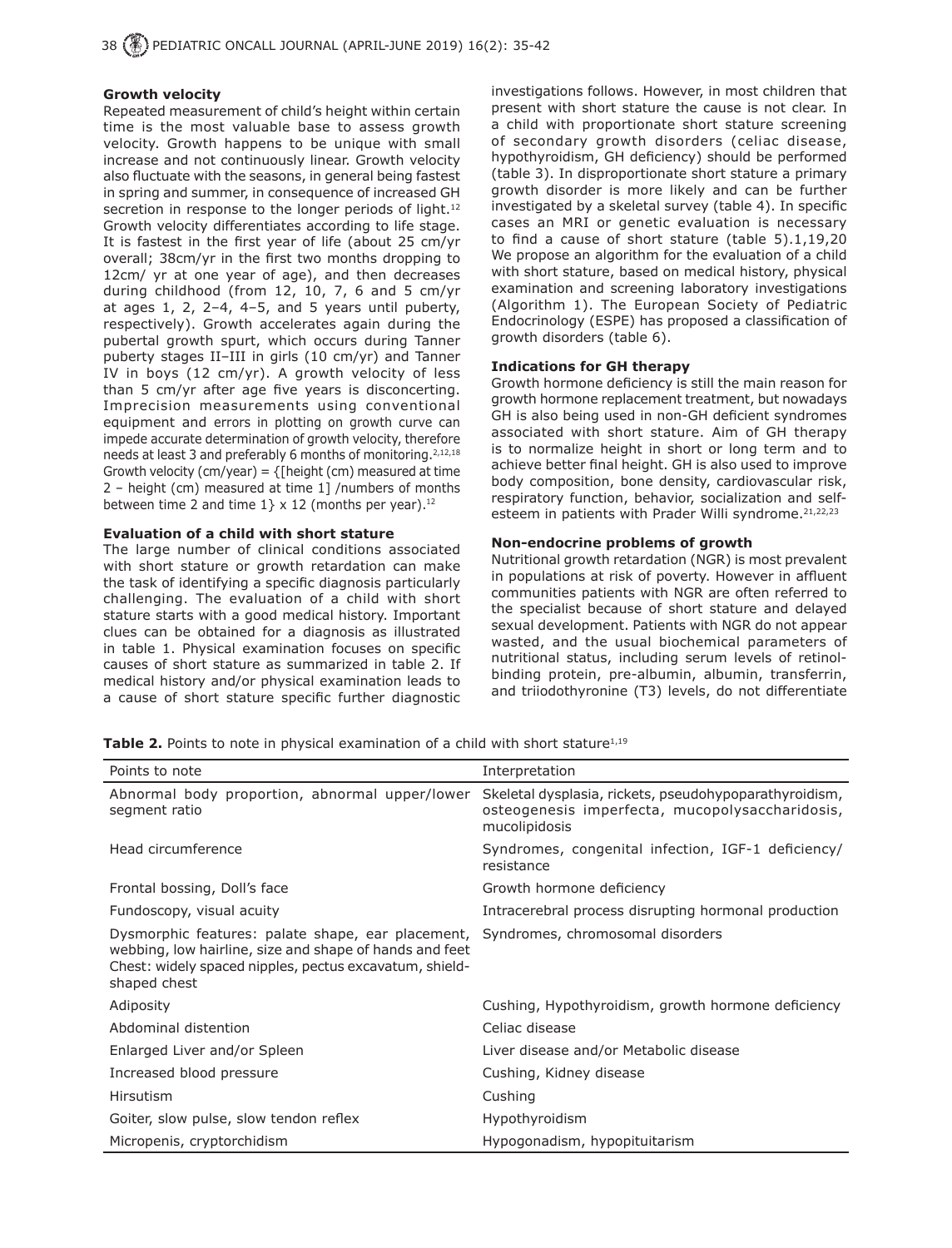| <b>Table 3.</b> Laboratory screening of a child with proportionate short stature <sup>1,19</sup> |  |  |  |  |  |
|--------------------------------------------------------------------------------------------------|--|--|--|--|--|
|--------------------------------------------------------------------------------------------------|--|--|--|--|--|

| Suggested investigations                                                                                                     | Interpretation                                                                                                    |
|------------------------------------------------------------------------------------------------------------------------------|-------------------------------------------------------------------------------------------------------------------|
| Hemoglobin, hematocrit, leucocytes, red cell indices,<br>leucocyte counting, ESR                                             | Anemia, infections                                                                                                |
| Urea, creatinine, sodium, potassium, calcium,<br>phosphate, alkaline phosphatase, iron, ferritin,<br>albumin, liver function | Renal disorders, Metabolic bone disease,<br>malabsorption, liver disorders                                        |
| Acid-base status                                                                                                             | Renal Tubular acidosis,                                                                                           |
| Anti-endomysium antibodies (EMA), Anti-<br>transglutaminase antibodies (ATA)                                                 | Celiac disease                                                                                                    |
| TSH, Free T4                                                                                                                 | Hypothyroidism                                                                                                    |
| Insulin-like Growth Factor-1                                                                                                 | Growth hormone deficiency                                                                                         |
| Urine analysis, (simple biochemistry and microscopy)                                                                         | Diabetes, Kidney disease.                                                                                         |
| Chromosomal analysis*                                                                                                        | Turner syndrome (*If no cause for the short stature in<br>girls of all ages is found, a karyotype should be done) |
| Bone age                                                                                                                     | Skeletal age, abnormality of phalanges, Madelung<br>deformity, syndromes                                          |

Table 4. Imaging in disproportionate short children<sup>1,19</sup>

| Suggested investigation               | Interpretation                                                 |
|---------------------------------------|----------------------------------------------------------------|
| Bone survey:                          | Skeletal dysplasia                                             |
| - Skull (PA and lateral)              | Craniosynostosis, shape                                        |
| - Spine and ribs (AP and lateral)     | Scoliosis, kyphosis, lordosis<br>Abnormality of Spinal         |
| - Thorax (AP)                         | Abnormality of the ribs, scapula and clavicles                 |
| - Pelvis (AP)                         | Abnormality of iliac wings                                     |
| - Long bones = 1 arm and 1 leg $AP$ ) | Differentiation between rhizomelic and acromelic<br>shortening |
| - Left hand (PA)                      | Abnormality of the metacarpals and digits                      |

Table 5. Specific investigations in a child with short stature<sup>19,20</sup>

| <b>Suggested investigation</b>       | <b>Interpretation</b>                             |
|--------------------------------------|---------------------------------------------------|
| MRI                                  | Visualization of hypothalamus, pituitary          |
| Growth hormone (GH) provocation test | Growth hormone deficiency                         |
| Indicated genetic analyses           | Genetic disorders                                 |
|                                      | Genetic defects in one of the components          |
|                                      | (pituitary GH secretion, GH receptor (GHR), post- |
|                                      | receptor signaling and IGF-I)                     |

NGR patients from those with familial or constitutional short stature. The explanation is that NGR patients have adjusted to their suboptimal nutritional intake and they maintain homeostasis by decelerating growth, thereby reaching equilibrium with continuity of biochemical nutritional markers and genetic growth potential. Deceleration of growth creates the nutrient demands into balance with the nutritional intake, without adversely affecting biochemical or functional homeostatic measures.<sup>12,24</sup>

The high prevalence of infections in developing countries attenuates linear growth of children living in impoverished area. Such infections can decrease linear growth by affecting nutritional status. Whilst infection of cells directly involved in bone remodeling (osteoclasts or osteoblasts) by specific viruses may also directly affect linear growth. Acute or chronic inflammation may modulate long bone growth via induction of IL-6 production. Induction of the acute phase response and production of proinflammatory cytokines such as TNF-α, IL-1β and IL-6 may directly affect the process of bone remodelling that is required for long bone growth. TNFα could lead to increased production of macrophages and diminished production of osteoclasts.25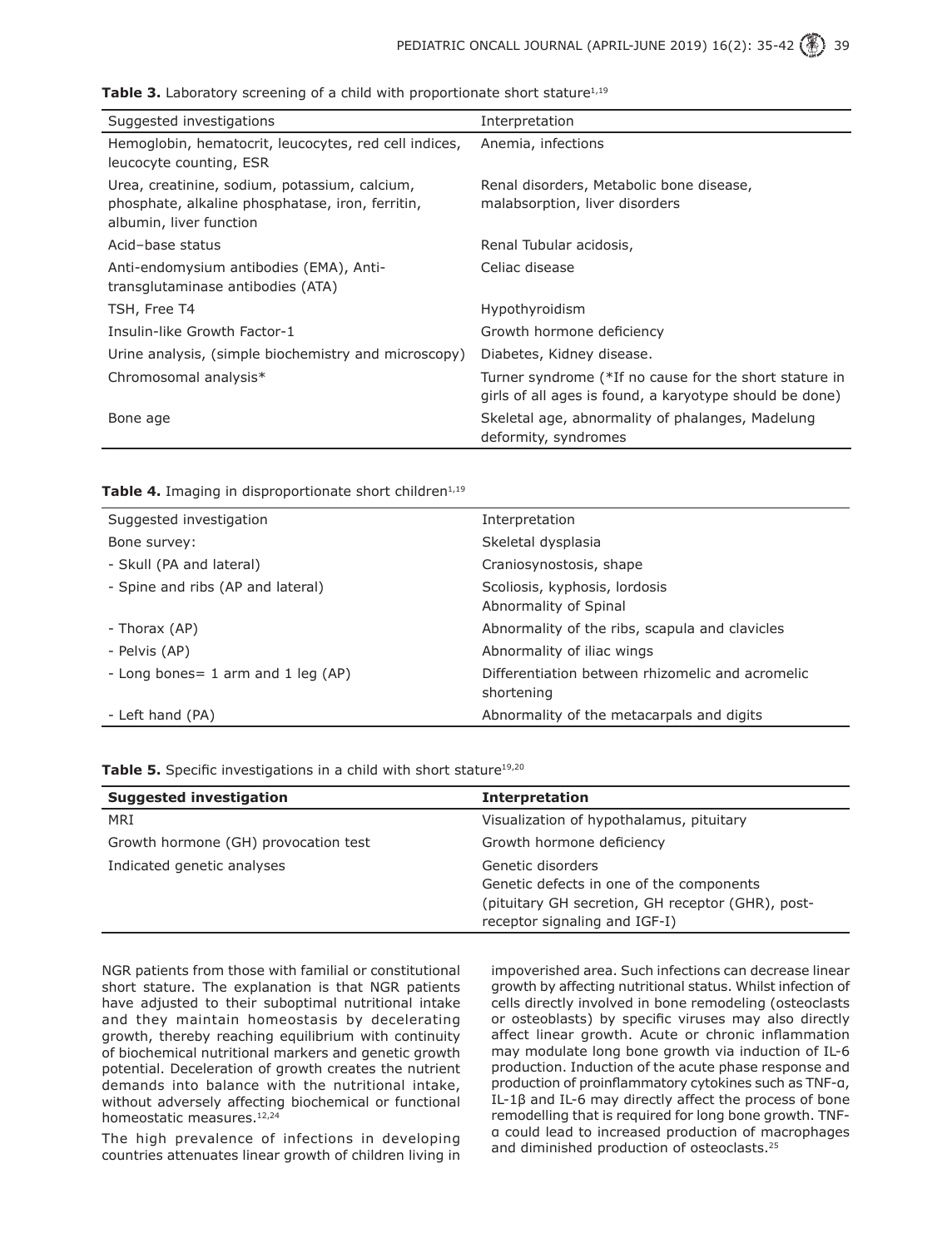

Note: SD: Standard Deviation, IGF-1: Insulin-like Growth Factor-1, IGF1R: Insulin-like Growth Factor-1 Receptor, SHOX: Short stature Homeobox .**Note:** SD: Standard Deviation, IGF-1: Insulin-like Growth Factor-1, IGF1R: Insulin-like Growth Factor-1 Receptor, SHOX: Short stature Homeobox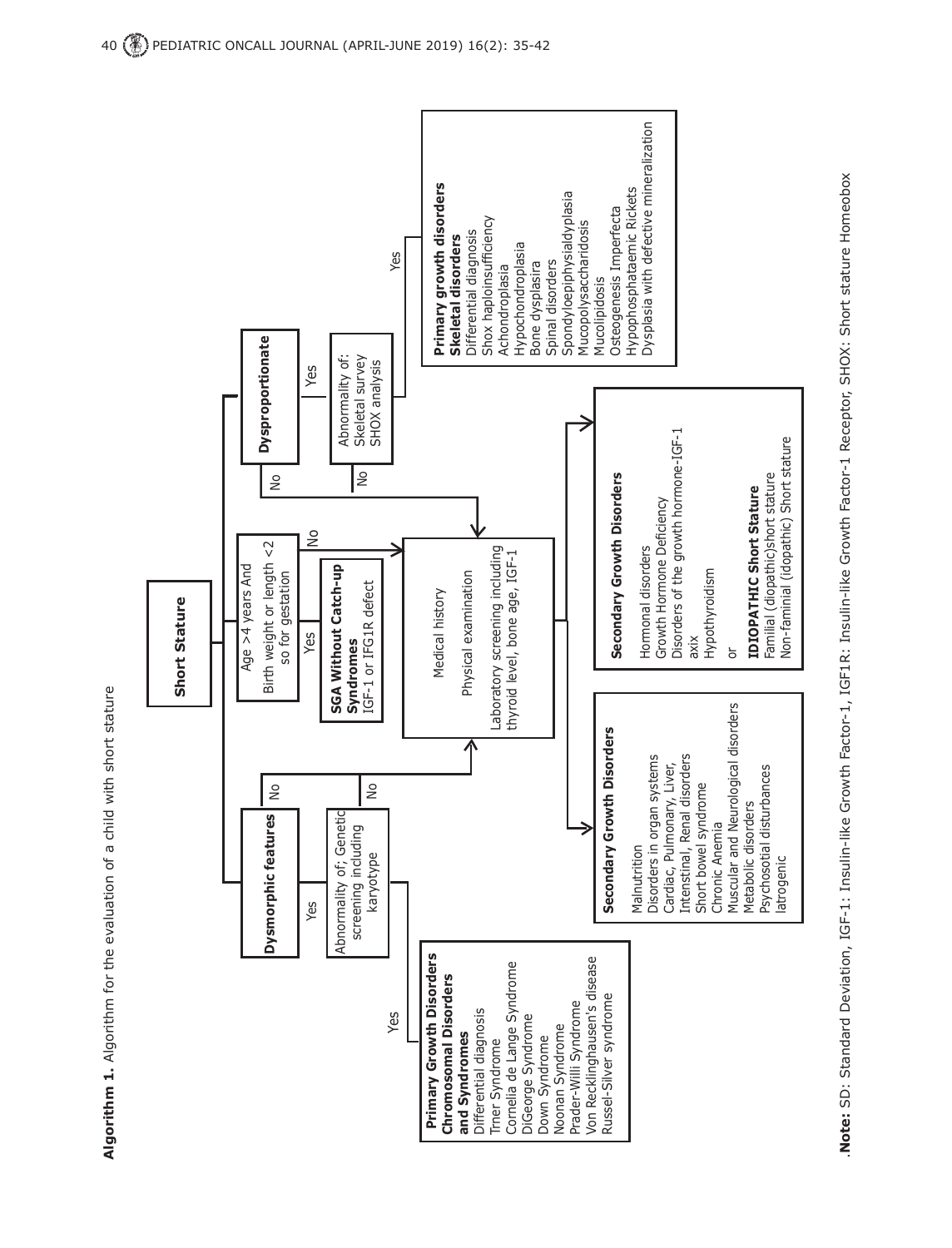| A. Primary growth disorders                                  | B. Secondary growth disorders     | C. Idiopathic short stature         |  |
|--------------------------------------------------------------|-----------------------------------|-------------------------------------|--|
| A.1 Clinically defined syndromes                             | B.1 Insufficient nutrient intake  | C.1 Familial (idiopathic) short     |  |
| A.2 Small for gestational age with                           | (malnutrition)                    | stature                             |  |
| failure of catch-up growth                                   | B.2 Disorders in organ systems    | C.2 Non-familial (idiopathic) short |  |
| A.3 Skeletal dysplasias                                      | B.3 Growth hormone deficiency     | stature                             |  |
| A.4 Dysplasias with defective                                | (secondary IGF-1deficiency        |                                     |  |
| mineralization                                               | B.4 Other disorders of the growth |                                     |  |
| hormone-IGF axis (primary<br>IGF- deficiency and resistance) |                                   |                                     |  |
|                                                              | B.5 Other endocrine disorders     |                                     |  |
|                                                              | <b>B.6 Metabolic disorders</b>    |                                     |  |
|                                                              | B.7 Psychosocial                  |                                     |  |
|                                                              | <b>B.8 Iatrogenic</b>             |                                     |  |

**Table 6.** The ESPE classification system of growth disorders

**Adapted from:** ESPE Classification of Paediatric Endocrine Diagnoses 2007.<sup>27</sup>

Emotional deprivation can cause short stature and should be considered in all cases with unexplained growth retardation. Symptoms such as hyperphagia, abnormal eating habits, disturbed behaviour, global development delay, enuresis and encopresis especially the possibility of sexual abuse should be examined.26

#### **Conclusion**

The management of a child with short stature is a challenge for every pediatrician. In this article we have given an overview over the process of normal intrauterine and postnatal growth. We highlighted the importance of adequate measurement of height and body proportions in order to distinguish primary and secondary growth disorders. Medical history and physical examination is essential in the evaluation of a child of short stature. We have proposed a guideline that can be used in the management of a child with short stature.

## **Compliance with Ethical Standards**

#### **Funding:** None

## **Conflict of Interest:** None

#### **References :**

- 1. Wales JK. Evaluation of growth disorders. Brook's clinical pediatric endocrinology 6th edn, 2009: 124-54.
- 2. Rose SR, Vogiatzi MG, Copeland KC. A general pediatric approach to evaluating a short child. Pediatrics in Review 2005; 26: 410-9.
- 3. Wit JM, Ranke MB, Kelnar CJH. ESPE classification of pediatric endocrine diagnoses. Horm Res 2007; 68 (Suppl 2): 1–120.
- 4. Pujiadi AH, Hegar B, Handyastuti S, Idris NS, Gandaputra EP, Harmoniati ED, editor. Pedoman Pelayanan Medis Ikatan Dokter Anak Indonesia. Available from http: idai. or.id/downloads/PPM/Buku-PPM.pdf
- 5. Forbes K, Westwood M. The IGF axis and placental function. A mini review. Horm Res 2008; 69: 129-37.
- 6. Styne D. Growth. In Gardner DG, Shoback D, editors. Greenspan`s basic and clinical endocrinology 8th ed. Philadelphia: Mc Graw Hill. 2007: 171-208.
- 7. Roland MCP, Friis CM, Godang K, Bollerslev J, Haugen G, Henriksen T. Maternal Factors Associated with Fetal Growth and Birthweight Are Independent Determinants of Placental Weight and Exhibit Differential Effects by Fetal Sex. Open access 2014:9(issue 2). Available from http: www.plosone.org
- 8. Yaw Addo O, Stein AD, Fall CH, Gigante DP, Guntupalli AM, Horta BL et al. Maternal height and child growth patterns. The journal of pediatrics 2013; 163 : 549-54.
- 9. Forbes K, Westwood M. Maternal regulation of placental development. J Endocrinol. 2010;207:1-16.
- 10. Rogol AD, Clark, PA, Roemmich JN. Growth and pubertal development in children and adolescents: effects of diet and physical activity. Am J Clin Nutr 2000; 72(suppl): 521S-8S.
- 11. Melmed S, Kleinberg D, Ho K. Pituitary physiology and diagnostic evaluation. In: Melmed S, Polonsky KS, Larsen PR (eds). Williams's textbook of endocrinology, 12th edn. Saunders 2011:175-228.
- 12. Grimberg A, Lifshitz F. Worrisome growth. In: Lifshitz F (eds). Pediatric endocrinology Vol 2. 5th ed. Informa healthcare. 2007: 1-50.
- 13. Hall DMB. Growth monitoring. Arch Dis Child 2000; 82:  $10 - 15$
- 14. John Hopkins Hospital. Children's medical and surgical center. The Harriet Lane handbook. 7th ed. Chicago: Year Book Medical Publishers, c1975.
- 15. Nicol LE, Allen DB, Czernichow P, Zeitler P. Normal growth and growth disorders. In Kappy MS, Allen DB, Geffner ME, Eds. Pediatric practice Endocrinology. The McGraw-Hill co, Inc. 2010; 23-76.
- 16. Bayley N, Pinneau SR. Tables for predicting adult height from skeletal age: revised for use with the Greulich-Pyle hand standard. J Pediatr 1952; 40: 423–441.
- 17. Greulich WW, Pyle SI. Radiographic Atlas of Skeletal Development of the Hand and Wrist. Stanford, CA: Stanford University Press, 1950.
- 18. Growth velocity for the average-maturing children. Developed by the National Center for Chronic Disease Prevention and Health Promotion (2000). Available from: http: www.cdc.gov/ growth charts.